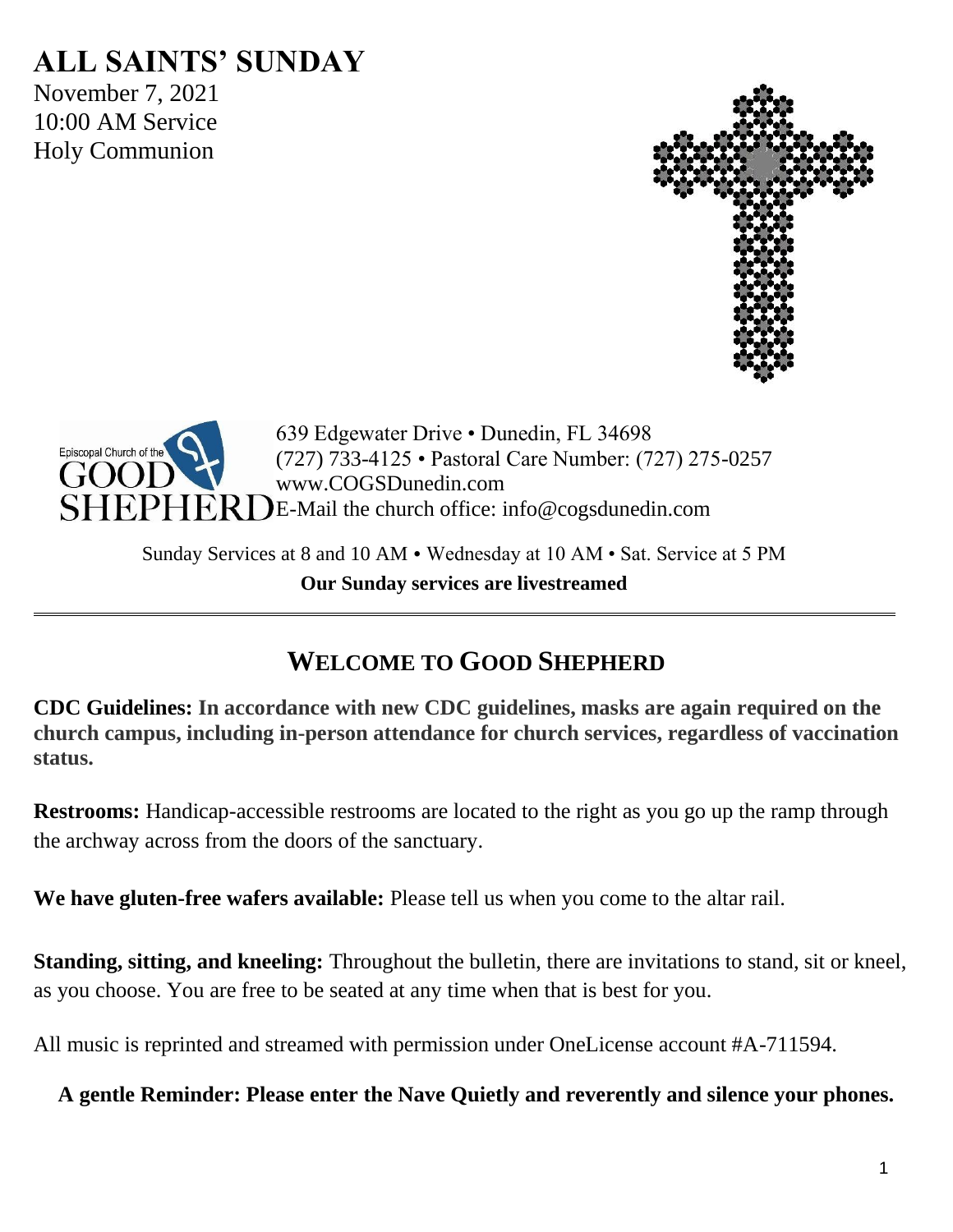## **GATHERING FOR WORSHIP**

| <b>VOLUNTARY</b>                 | Eternal Father, Strong to Save                                                                                                                                                          | Linda R. Lamb<br>Bells of Hope |
|----------------------------------|-----------------------------------------------------------------------------------------------------------------------------------------------------------------------------------------|--------------------------------|
| <b>WELCOME AND ANNOUNCEMENTS</b> |                                                                                                                                                                                         |                                |
| PROCESSIONAL HYMN                | For All the Saints                                                                                                                                                                      | H. 287 st 1-4                  |
|                                  | For all the saints, who from their labors rest,<br>who thee by faith before the world confessed,<br>thy Name, O Jesus, be forever blessed.<br>Alleluia, Alleluia!                       |                                |
|                                  | Thou wast their rock, their fortress and their might;<br>thou, Lord, their Captain in the well-fought fight;<br>thou, in the darkness drear, the one true Light.<br>Alleluia, Alleluia! |                                |
|                                  | O may thy soldiers, faithful, true, and bold,<br>fight as the saints who nobly fought of old,<br>and win, with them, the victor's crown of gold.<br>Alleluia, Alleluia!                 |                                |
|                                  | O blest communion, fellowship divine!<br>We feebly struggle, they in glory shine<br>yet all are one in thee, for all are thine.<br>Alleluia, Alleluia!                                  |                                |

#### **THE OPENING ACCLAMATION**

*Celebrant* Blessed be God: Father, Son, and Holy Spirit. *People* **And blessed be God's kingdom, now and for ever. AMEN.**

#### **COLLECT FOR PURITY**

*All* **Almighty God, unto whom all hearts are open, all desires known, and from whom no secrets are hid. Cleanse the thoughts of our hearts by the inspiration of thy Holy Spirit, that we may perfectly love thee, and worthily magnify thy holy Name; through Christ our Lord. Amen.**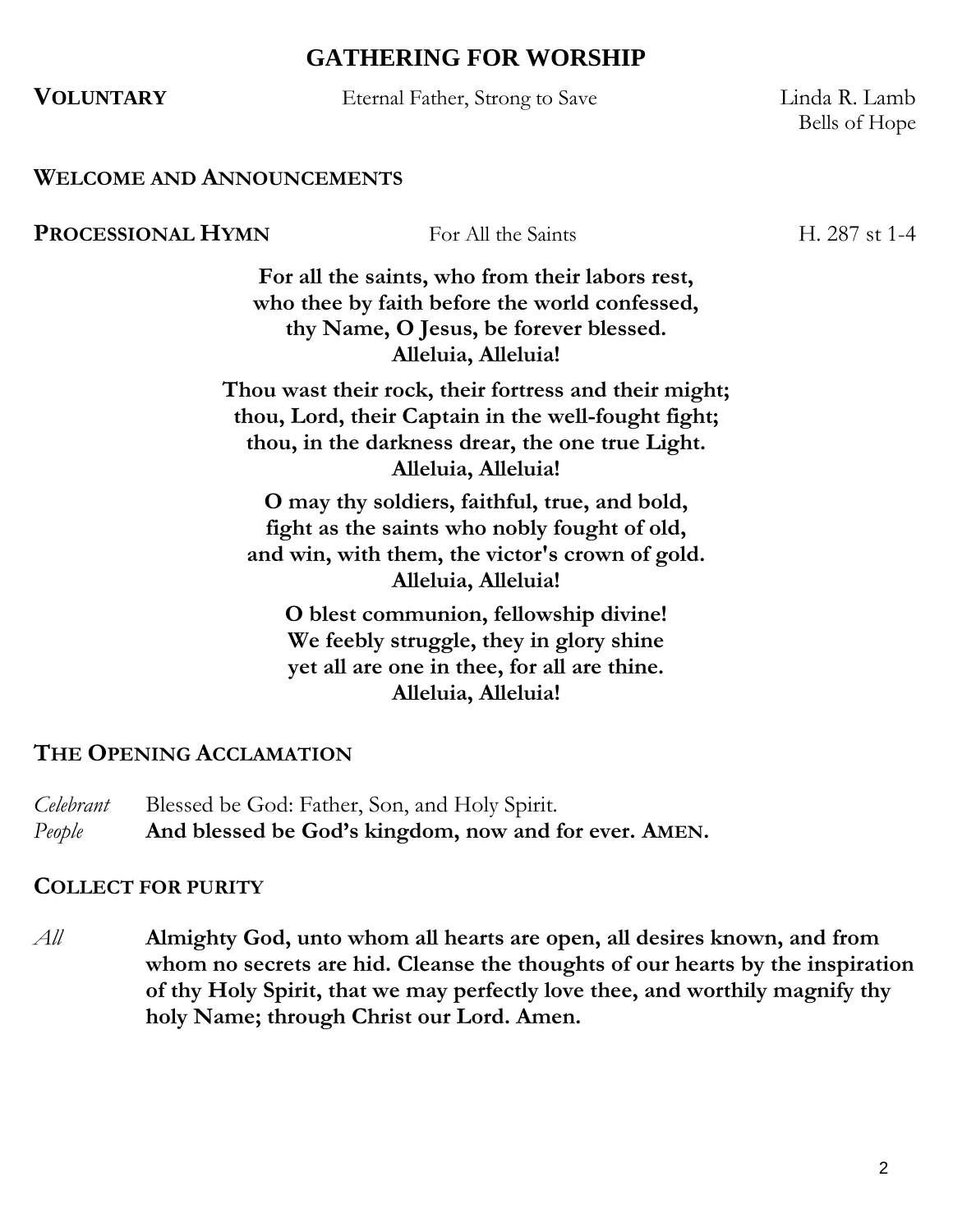#### **THE COLLECT OF THE DAY**

*Celebrant* The Lord be with you.

*People* **And also with you.**

*Celebrant* Let us pray… Almighty God, you have knit together your elect in one communion and fellowship in the mystical body of your Son Christ our Lord: Give us grace so to follow your blessed saints in all virtuous and godly living, that we may come to those ineffable joys that you have prepared for those who truly love you; through Jesus Christ our Lord, who with you and the Holy Spirit lives and reigns, one God, in glory everlasting.

*All* **AMEN**.

# **THE WORD OF GOD**

*The people sit.*

**THE FIRST READING:** Wisdom of Solomon 3:1-9

*Lector* The First Reading is taken from Wisdom of Solomon chapter 3…

The souls of the righteous are in the hand of God, and no torment will ever touch them. In the eyes of the foolish they seemed to have died, and their departure was thought to be a disaster, and their going from us to be their destruction; but they are at peace. For though in the sight of others they were punished, their hope is full of immortality. Having been disciplined a little, they will receive great good, because God tested them and found them worthy of himself; like gold in the furnace he tried them, and like a sacrificial burnt offering he accepted them. In the time of their visitation they will shine forth, and will run like sparks through the stubble. They will govern nations and rule over peoples, and the Lord will reign over them forever. Those who trust in him will understand truth, and the faithful will abide with him in love, because grace and mercy are upon his holy ones, and he watches over his elect.

*Lector* The Word of the Lord. *People* **Thanks be to God.**

**METRICAL PSALM 24** Tune: DUKE STREET (H544) st 1-4

**The world, O God, belongs to you, Its people all are yours to keep, For you have placed it on the seas And made it firm upon the deep.**

**Who can ascend your holy hill Or who can stand within your walls? All those who have clean hands, pure hearts, And have not sworn by what is false.**

**All these the Lord will surely bless And give them each their just reward; Such, God of Jacob, are the ones Who seek the presence of the Lord.**

**Lift up your heads, eternal gates; Lift high your everlasting door; Your Ruler comes. Who rules the earth? The mighty Lord, the conqueror.**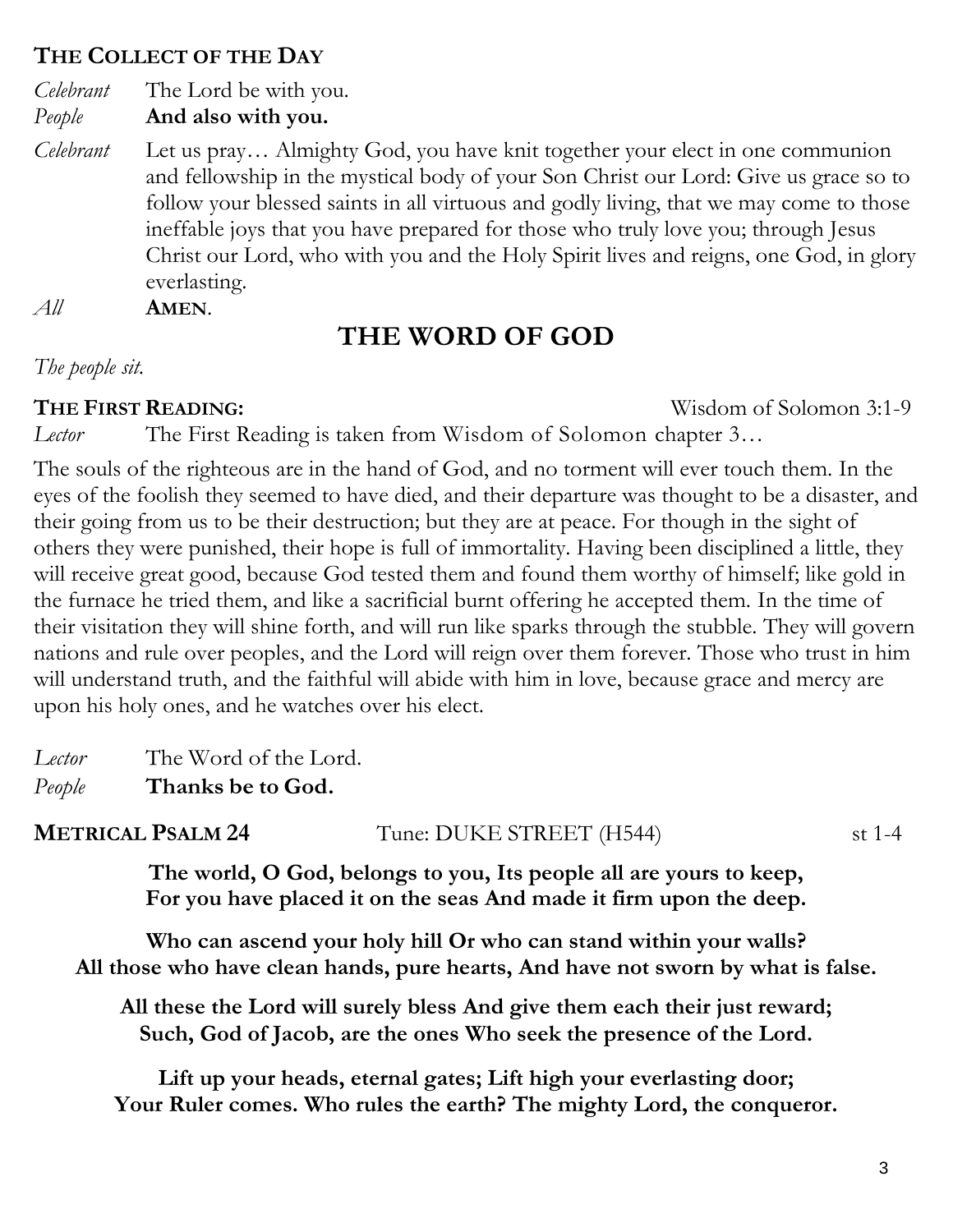## **THE SECOND READING** Revelation 21:1-6a

*Lector* The Second Reading is taken from Revelation chapter 21…

When Christ came as a high priest of the good things that have come, then through the greater and perfect tent (not made with hands, that is, not of this creation), he entered once for all into the Holy Place, not with the blood of goats and calves, but with his own blood, thus obtaining eternal redemption. For if the blood of goats and bulls, with the sprinkling of the ashes of a heifer, sanctifies those who have been defiled so that their flesh is purified, how much more will the blood of Christ, who through the eternal Spirit offered himself without blemish to God, purify our conscience from dead works to worship the living God!

*Lector* The Word of the Lord.

*People* **Thanks be to God.**

*All stand as able.*

**THE GOSPEL ACCLAMATION** Be Thou My Vision **H.488** st. 2,3

**Be thou my wisdom, and thou my true word; I ever with thee and thou with me, Lord; thou my great Father; thine own may I be; thou in me dwelling, and I one with thee.**

**High King of heaven, when victory is won, may I reach heaven's joys, bright heaven's Sun! Heart of my heart, whatever befall, still be my Vision, O Ruler of all.**

## **THE GOSPEL** John 11:32-44

*Deacon* The Holy Gospel of our Lord Jesus Christ according to John. *People* **Glory to you, Lord Christ.**

*Deacon* When Mary came where Jesus was and saw him, she knelt at his feet and said to him, "Lord, if you had been here, my brother would not have died." When Jesus saw her weeping, and the Jews who came with her also weeping, he was greatly disturbed in spirit and deeply moved. He said, "Where have you laid him?" They said to him, "Lord, come and see." Jesus began to weep. So the Jews said, "See how he loved him!" But some of them said, "Could not he who opened the eyes of the blind man have kept this man from dying?"

Then Jesus, again greatly disturbed, came to the tomb. It was a cave, and a stone was lying against it. Jesus said, "Take away the stone." Martha, the sister of the dead man, said to him, "Lord, already there is a stench because he has been dead four days." Jesus said to her, "Did I not tell you that if you believed, you would see the glory of God?" So they took away the stone. And Jesus looked upward and said, "Father, I thank you for having heard me. I knew that you always hear me, but I have said this for the sake of the crowd standing here, so that they may believe that you sent me." When he had said this, he cried with a loud voice, "Lazarus, come out!" The dead man came out, his hands and feet bound with strips of cloth, and his face wrapped in a cloth. Jesus said to them, "Unbind him, and let him go."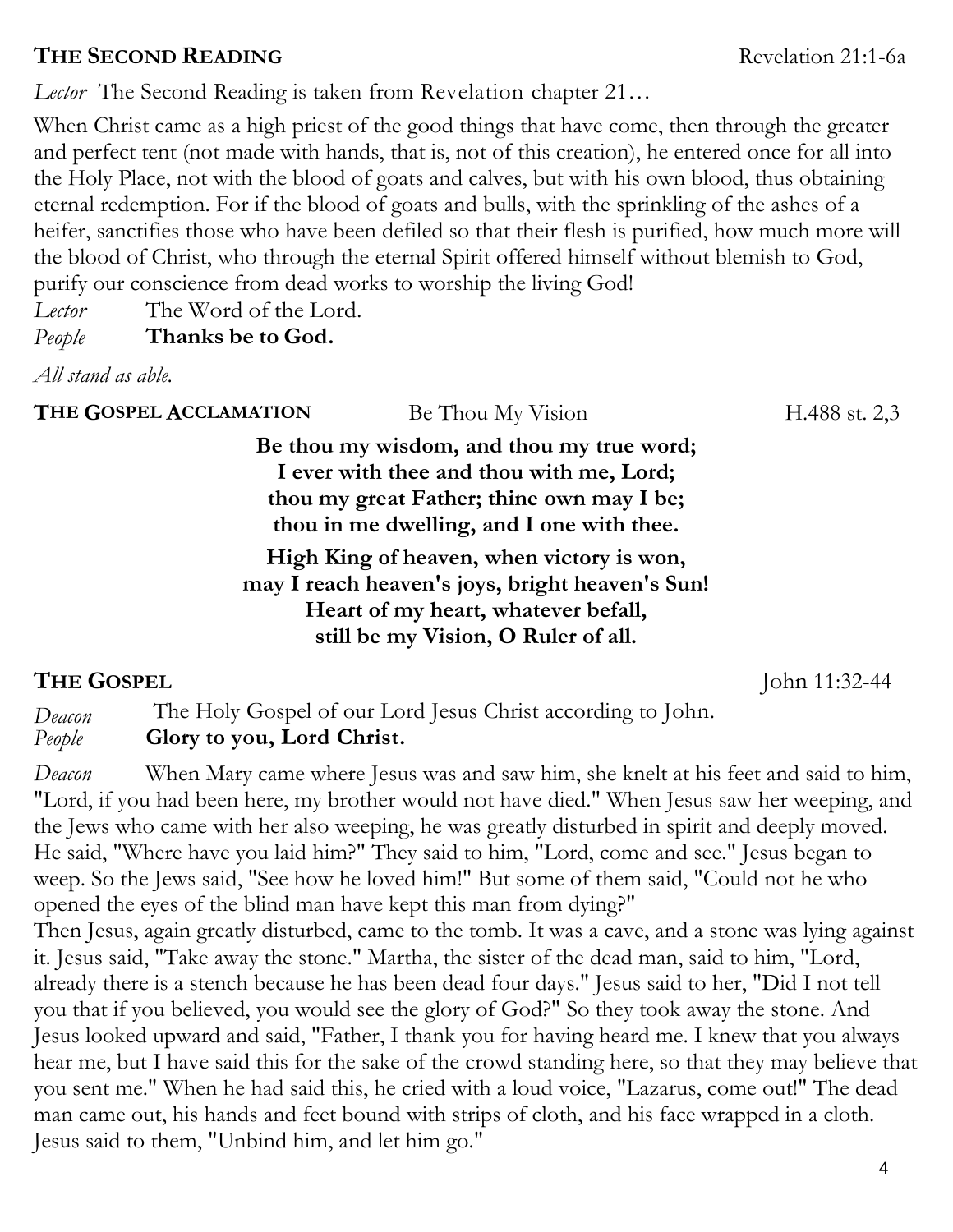*Deacon* The Gospel of the Lord.

*People* **Praise to you, Lord Christ.**

*The people sit.*

#### **SERMON** The Rev. Whitney Burton

*All stand as able.*

**THE NICENE CREED**

*People* **We believe in one God, the Father, the Almighty, maker of heaven and earth, of all that is, seen and unseen. We believe in one Lord, Jesus Christ, the only Son of God, eternally begotten of the Father, God from God, Light from Light, true God from true God, begotten, not made, of one Being with the Father. Through him all things were made. For us and for our salvation he came down from heaven: by the power of the Holy Spirit he became incarnate from the Virgin Mary, and was made man. For our sake he was crucified under Pontius Pilate; he suffered death and was buried. On the third day he rose again in accordance with the Scriptures; he ascended into heaven and is seated at the right hand of the Father. He will come again in glory to judge the living and the dead, and his kingdom will have no end. We believe in the Holy Spirit, the Lord, the giver of life, who proceeds from the Father and the Son. With the Father and the Son he is worshiped and glorified. He has spoken through the Prophets. We believe in one holy catholic and apostolic Church. We acknowledge one baptism for the forgiveness of sins. We look for the resurrection of the dead, and the life of the world to come. Amen.**

## **THE PRAYERS OF THE PEOPLE**

*Deacon* Let us pray for the Church and for the world.

*Lector* Grant, Almighty God, that all who confess your Name may be united in your truth, live together in your love, and reveal your glory in the world. *Silence*

*Lector* Lord, in your mercy

#### *People* **Hear our prayer.**

*Lector* Guide the people of this land, and of all the nations, in the ways of justice and peace; that we may honor one another and serve the common good. *Silence*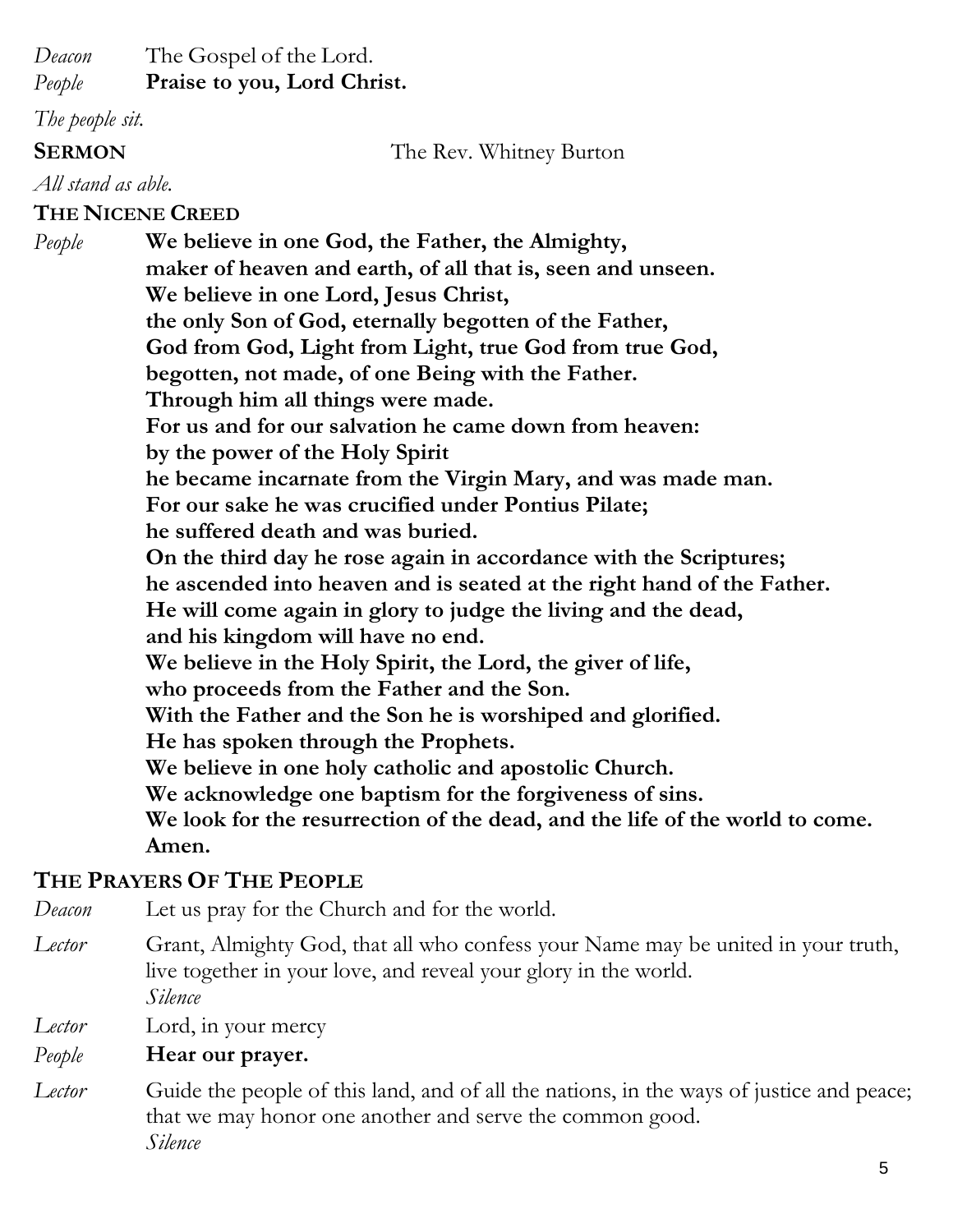*Lector* Lord, in your mercy

*People* **Hear our prayer.**

*Lector* Give us all a reverence for the earth as your own creation, that we may use its resources rightly in the service of others and to your honor and glory. *Silence*

*Lector* Lord, in your mercy

## *People* **Hear our prayer.**

*Lector* Bless all whose lives are closely linked with ours, and grant that we may serve Christ in them, and love one another as he loves us. We give you thanks for all the blessings of this life, especially the flowers given today to the Glory of God, and for the birthdays this week for Jane Morris, Carly Hopwood, Laurie Rennie, Dayana Mosquera, Eileen Golema, Kirk McKenna, Tom Huffman, Nels Auger and the anniversaries of Philip & Bethany Elder*. Silence*

*Lector* Lord, in your mercy

#### *People* **Hear our prayer.**

*Lector* Comfort and heal all those who suffer in body, mind, or spirit; especially . . . [*add names from notebook*] and those we now namealoud or in our hearts [*leave time*], give them courage and hope in their troubles, and bring them the joy of your salvation.

*Silence*

*Lector* Lord, in your mercy

#### *People* **Hear our prayer.**

*Lector* We commend to your mercy all who have died, (especially . . . [*add names from notebook*]) that your will for them may be fulfilled; and we pray that we may share with all your saints in your eternal kingdom. *Silence*

*The celebrant will add the All Saints' Necrology. A bell will toll after each name.* 

Lord, in your mercy

*People* **Hear our prayer.**

*The Celebrant adds a concluding collect.*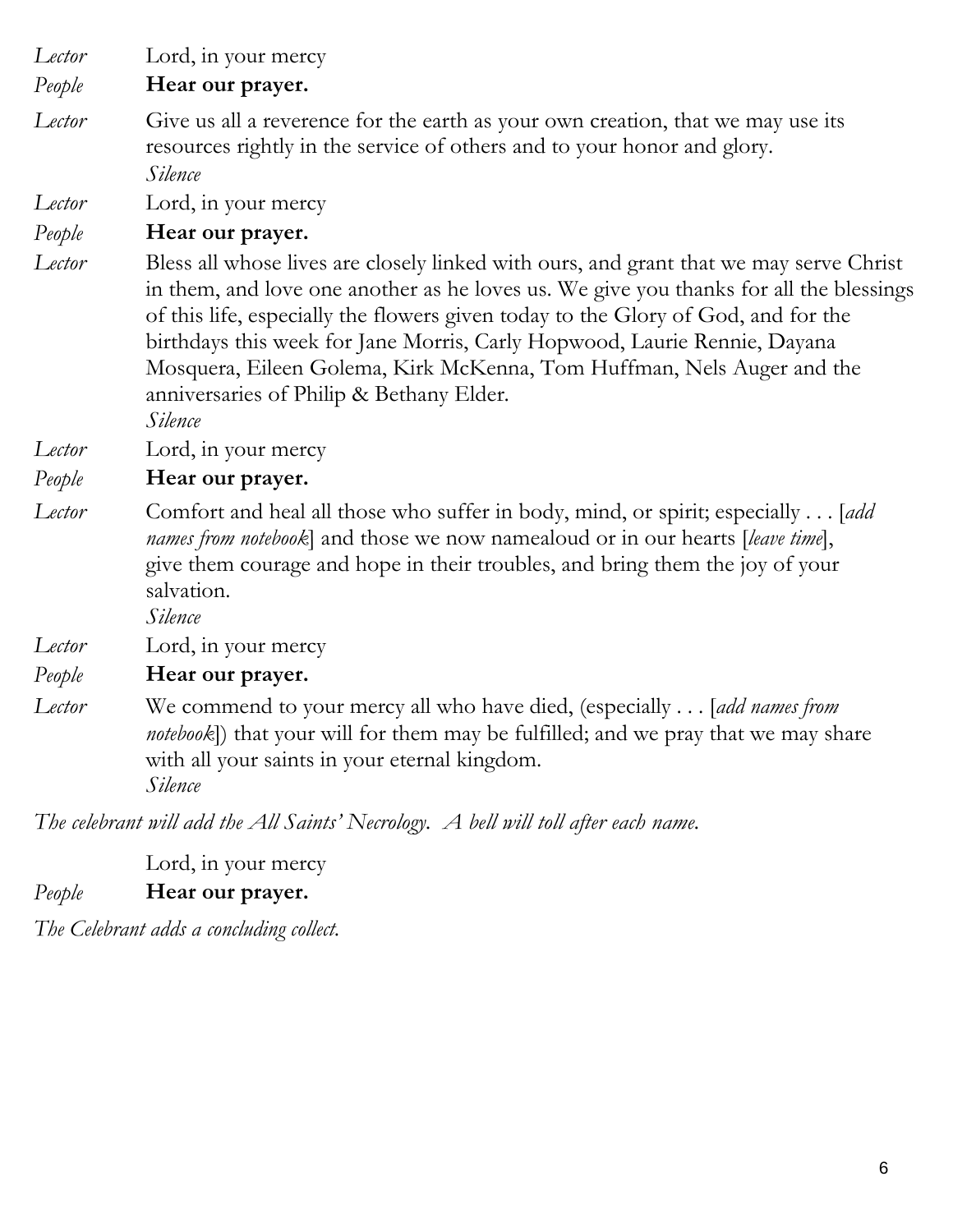#### **CONFESSION & ABSOLUTION:**

*Deacon* Let us confess our sins against God and our neighbor. *(Silence is kept.) People* **Most merciful God, we confess that we have sinned against you in thought, word, and deed, by what we have done, and by what we have left undone. We have not loved you with our whole heart; we have not loved our neighbors as ourselves. We are truly sorry and we humbly repent. For the sake of your Son Jesus Christ, have mercy on us and forgive us; that we may delight in your will, and walk in your ways, to the glory of your Name. AMEN.**

- *Celebrant* Almighty God have mercy on you, forgive you all your sins through our Lord Jesus Christ, strengthen you in all goodness, and by the power of the Holy Spirit keep you in eternal life.
- *All* **AMEN**.

## **THE GREETING OF PEACE**

- *Celebrant* The peace of the Lord be always with you.
- *People* **And also with you.**

*All may greet one another in the name of the Lord.*

#### **STEWARDSHIP MOMENT** Rhiannon Sharpe

# **THE HOLY COMMUNION**

#### **OFFERTORY SENTENCE**

| <b>OFFERTORY</b><br>Bread of the World, in Mercy Broken | arr. Carlton Young |
|---------------------------------------------------------|--------------------|
|---------------------------------------------------------|--------------------|

Choir

#### *All stand as able.*

## **THE PRESENTATION**

*Deacon* We gladly present the fruits of our lives to the God who creates us, redeems us and sustains us. May we have the grace to use them to heal God's world.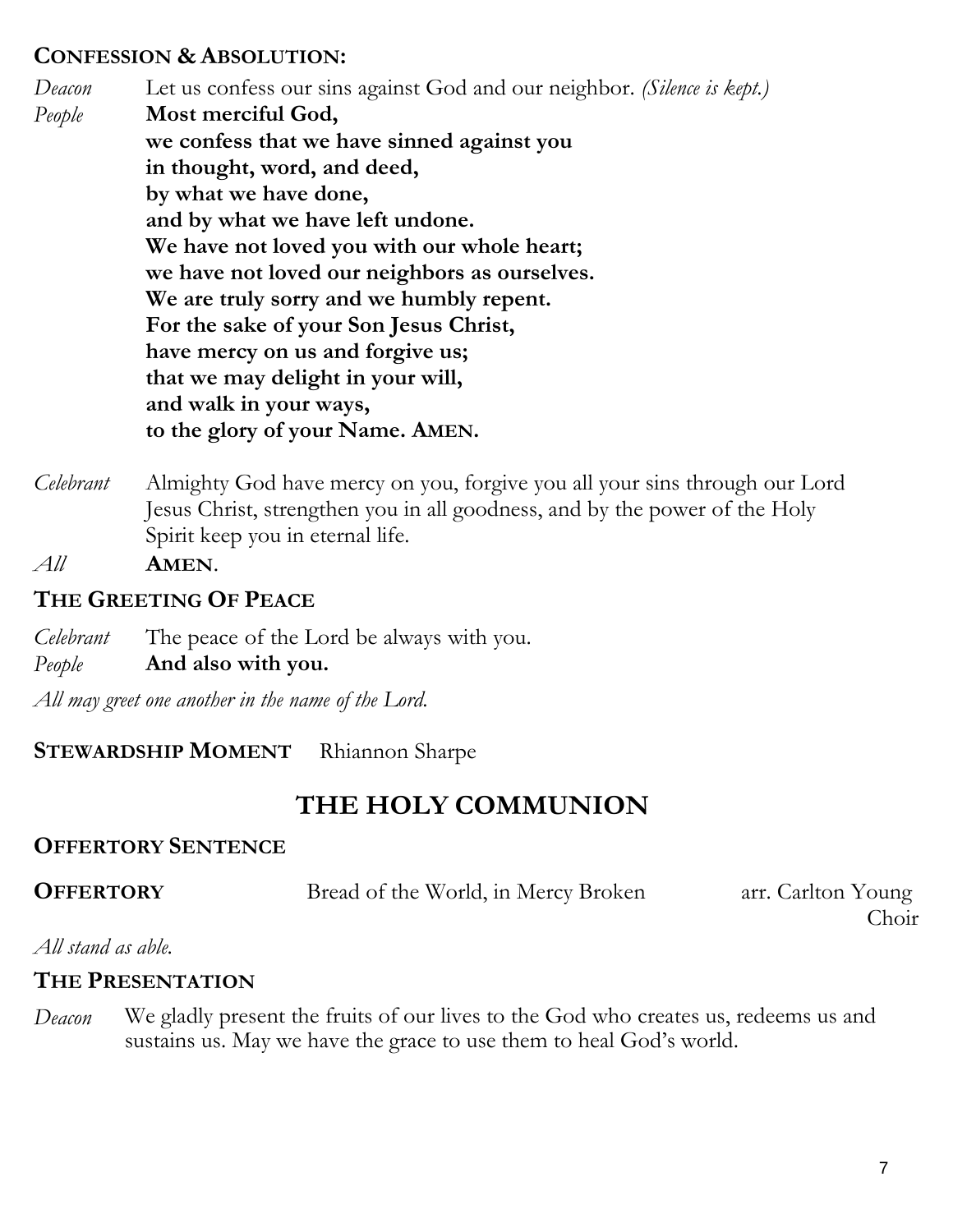**PRESENTATION HYMN** Praise God, from Whom All Blessings Flow H380 st. 3

**Praise God, from whom all blessings flow; praise him, all creatures here below; praise him above, ye heavenly host: praise Father, Son, and Holy Ghost.**

**THE GREAT THANKSGIVING:** Eucharistic Prayer A

| Celebrant | The Lord be with you.                                                                  |  |  |
|-----------|----------------------------------------------------------------------------------------|--|--|
| People    | And also with you.                                                                     |  |  |
| Celebrant | Lift up your hearts.                                                                   |  |  |
| People    | We lift them to the Lord.                                                              |  |  |
| Celebrant | Let us give thanks to the Lord our God.                                                |  |  |
| People    | It is right to give him thanks and praise.                                             |  |  |
| Celebrant | It is right, and a good and joyful thing, always and everywhere to give thanks to you, |  |  |
|           | Father Almighty, Creator of heaven and earth. For you are the source of light and      |  |  |
|           | life, you made us in your image, and called us to new life in Jesus Christ our Lord.   |  |  |
|           | Therefore, we praise you, joining our voices with Angels and Archangels and with all   |  |  |
|           | the company of heaven, who for ever sing this hymn to proclaim the glory of your       |  |  |
|           | Name:                                                                                  |  |  |
| All       | Holy, holy, holy Lord,                                                                 |  |  |
|           | God of power and might,                                                                |  |  |
|           | heaven and earth are full of your glory.                                               |  |  |
|           | Hosanna in the highest.                                                                |  |  |
|           | Blessed is he who comes in the name of the Lord.                                       |  |  |
|           | Hosanna in the highest.                                                                |  |  |
|           | Hosanna in the highest.                                                                |  |  |

#### *The Celebrant continues*

Holy and gracious Father: In your infinite love you made us for yourself, and, when we had fallen into sin and become subject to evil and death, you, in your mercy, sent Jesus Christ, your only and eternal Son, to share our human nature, to live and die as one of us, to reconcile us to you, the God and Father of all.

He stretched out his arms upon the cross, and offered himself, in obedience to your will, a perfect sacrifice for the whole world.

On the night he was handed over to suffering and death, our Lord Jesus Christ took bread; and when he had given thanks to you, he broke it, and gave it to his disciples, and said, "Take, eat: This is my Body, which is given for you. Do this for the remembrance of me."

After supper he took the cup of wine; and when he had given thanks, he gave it to them, and said, "Drink this, all of you: This is my Blood of the new Covenant, which is shed for you and for many for the forgiveness of sins. Whenever you drink it, do this for the remembrance of me." Therefore we proclaim the mystery of faith: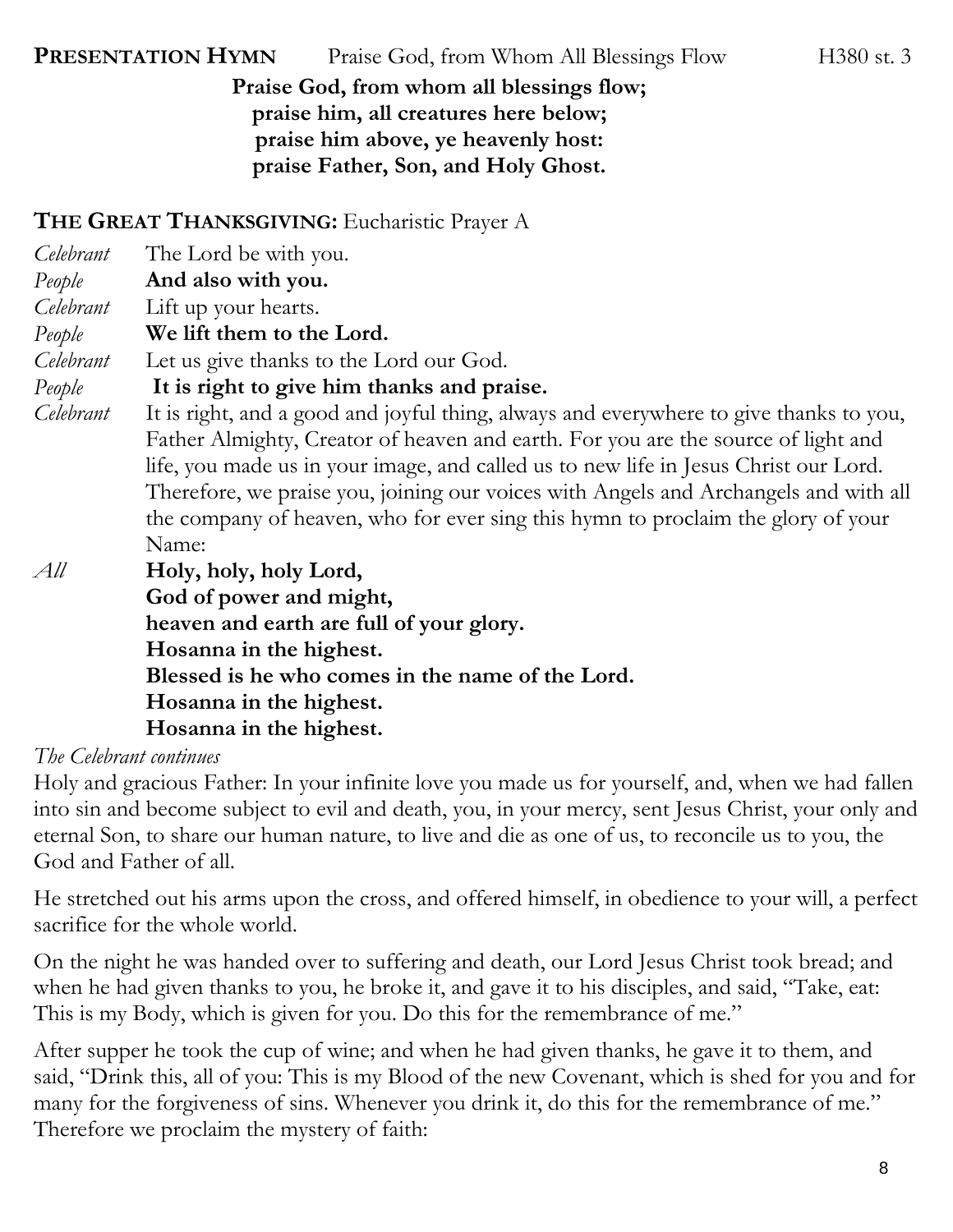# *Celebrant and People* **Christ has died. Christ is risen. Christ will come again.**

*The Celebrant continues*

We celebrate the memorial of our redemption, O Father, in this sacrifice of praise and thanksgiving. Recalling his death, resurrection, and ascension, we offer you these gifts.

Sanctify them by your Holy Spirit to be for your people the Body and Blood of your Son, the holy food and drink of new and unending life in him. Sanctify us also that we may faithfully receive this holy Sacrament, and serve you in unity, constancy, and peace; and at the last day bring us with all your saints into the joy of your eternal kingdom.

All this we ask through your Son Jesus Christ: By him, and with him, and in him, in the unity of the Holy Spirit all honor and glory is yours, Almighty Father, now and for ever.

*All* **AMEN.**

## **THE LORD'S PRAYER**

*Celebrant* And now as our Savior Christ has taught us, we are bold to say, *People* **Our Father, who art in heaven, hallowed be thy Name, thy kingdom come, thywill be done, on earth as it is in heaven. Give us this day our daily bread. Andforgive us our trespasses, as we forgive those who trespass against us. And lead us not into temptation, but deliver us from evil. For thine is the kingdom,and the power, and the glory, for ever and ever. Amen.**

#### **THE BREAKING OF THE BREAD**

*The Celebrant breaks the consecrated bread. A period of silence is kept.*

*Celebrant* Alleluia! Christ our Passover is sacrificed for us;

*People* **Therefore let us keep the feast. Alleluia!**

*Celebrant* The Gifts of God for the People of God.

*All are invited to receive the Sacrament in one kind. If you desire a blessing instead, cross your arms over your chest. If you would like a Gluten Free wafer, please let the Clergy know when you come forward.* 

| <b>COMMUNION SOLO</b> | All My Hope on God Is Founded | Herbert Howells       |
|-----------------------|-------------------------------|-----------------------|
|                       |                               | Julian Guini, soloist |

*Please remain seated.*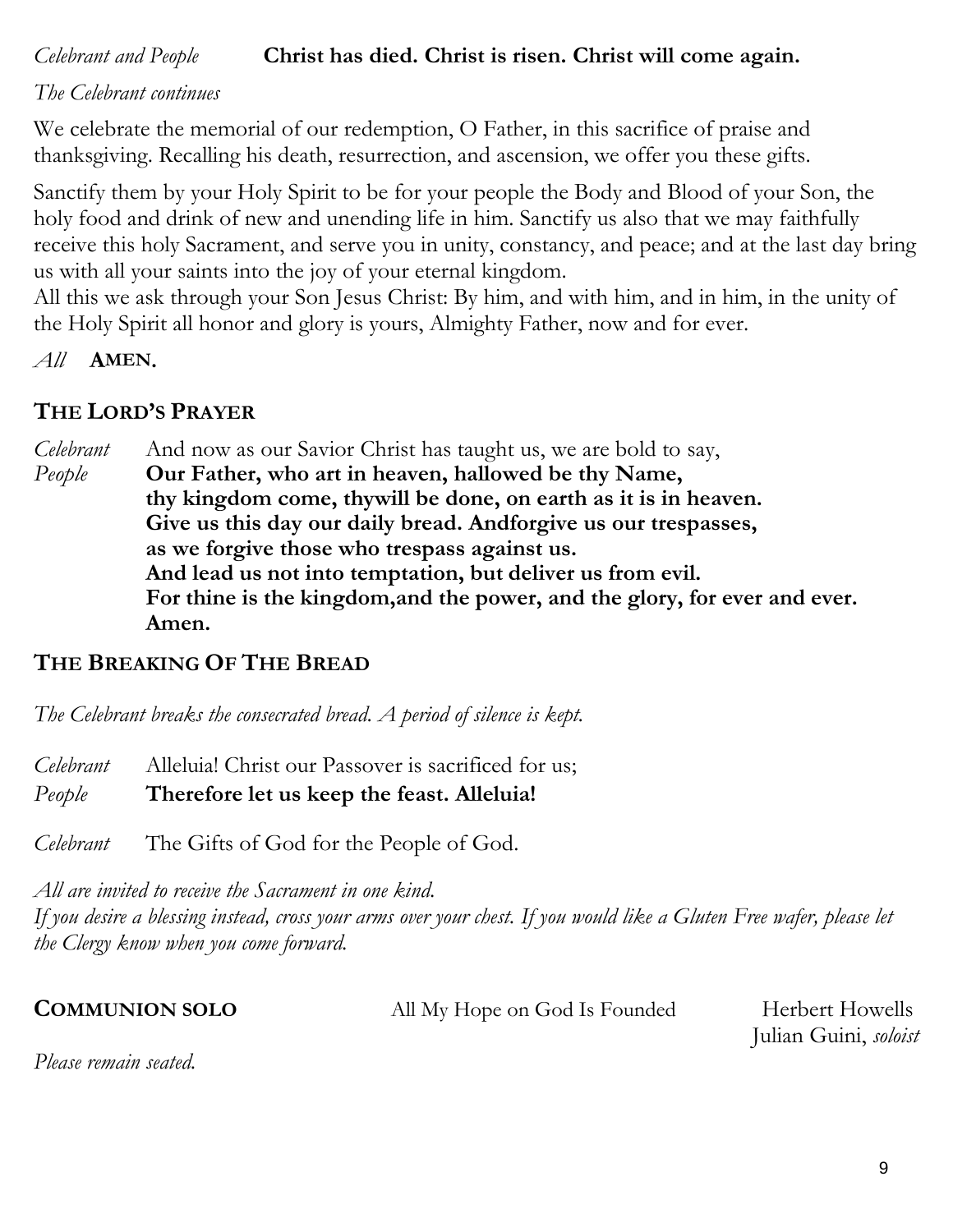**Blest are the pure in heart, for they shall see our God; the secret of the Lord is theirs, their soul is Christ's abode. The Lord, who left the heavens our life and peace to bring, to dwell in lowliness with us, our pattern and our King; He to the lowly soul will still himself impart and for his dwelling and his throne will choose the pure in heart. Lord, we thy presence seek; may ours this blessing be;**

**give us a pure and lowly heart, a temple fit for thee.**

#### **THE PRAYER AFTER COMMUNION**

*Celebrant* Let us pray…

*All* **Almighty and everliving God, we thank you for feeding us with the spiritual food of the most precious Body and Blood of your Son our Savior Jesus Christ; and for assuring us in these holy mysteries that we are living members of the Body of your Son, and heirs of your eternal kingdom. And now, Father, send us out to do the work you have given us to do, to love and serve you as faithful witnesses of Christ our Lord. To him, to you, and to the Holy Spirit, be honor and glory, now and for ever. Amen.**

#### **THE BLESSING**

#### **THE SENDING HYMN** Lord, You Give the Great Commission

**Lord, you give the great commission: "Heal the sick and preach the word." Lest the church neglect its mission, and the gospel go unheard, help us witness to your purpose with renewed integrity: with the Spirit's gifts empower us for the work of ministry.**

**Lord, you show us love's true measure: "Father, what they do, forgive." Yet we hoard as private treasure all that you so freely give. May your care and mercy lead us to a just society: with the Spirit's gifts empower us for the work of ministry.**

**Lord, you bless with words assuring: "I am with you to the end." Faith and hope and love restoring, may we serve as you intend, and, amid the cares that claim us, hold in mind eternity: with the Spirit's gifts empower us for the work of ministry.**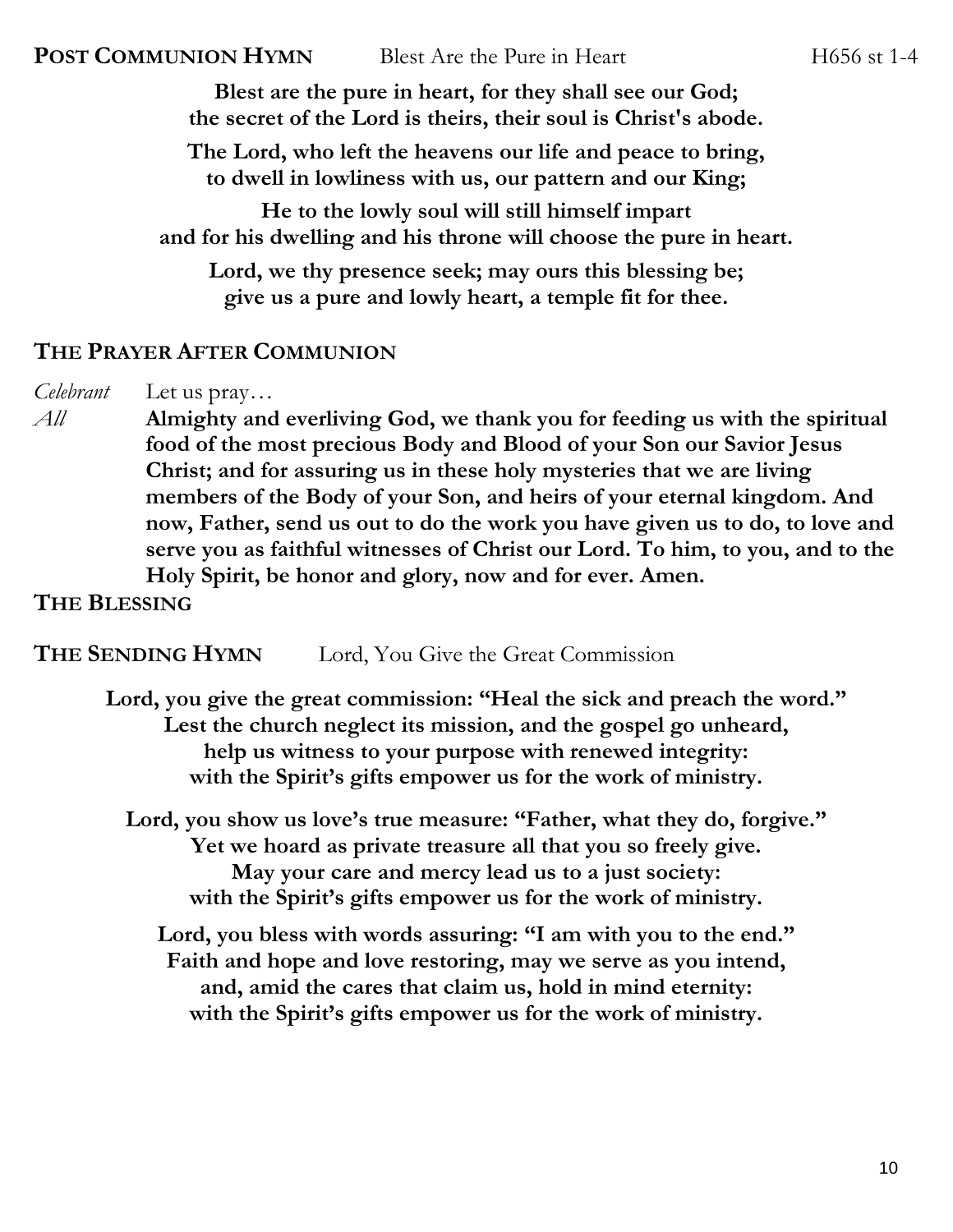# **THE DISMISSAL**

*Celebrant* Go in peace to love and serve the Lord!<br>People **Thanks be to God!** *People* **Thanks be to God!**

**VOLUNTARY** Festival Voluntary Flor Peeters (1903-1986)